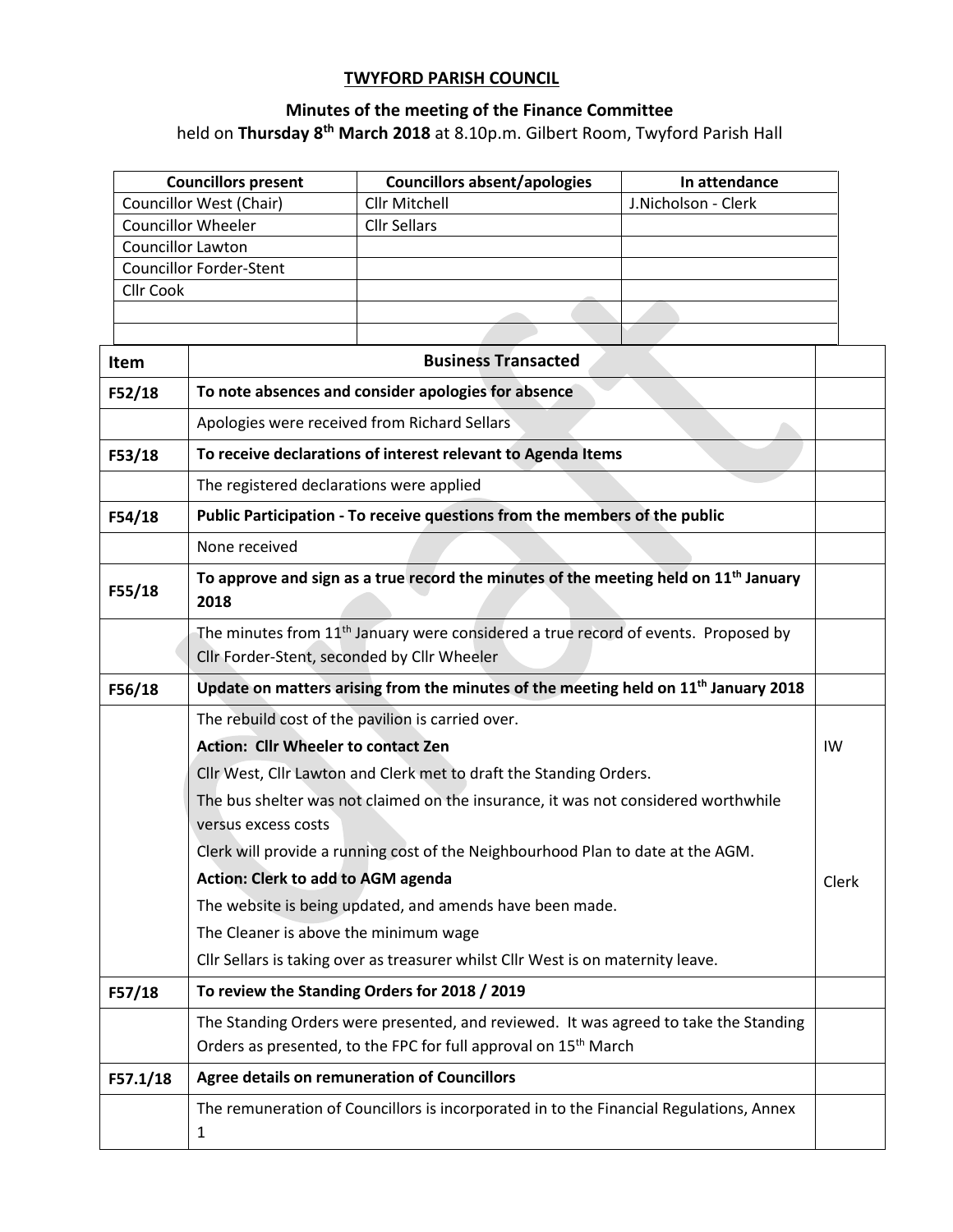| F58/18 | To review the Financial Regulations for 2018 / 2019                                                                                                                                                                                                                                                                                         |                |  |  |  |  |  |
|--------|---------------------------------------------------------------------------------------------------------------------------------------------------------------------------------------------------------------------------------------------------------------------------------------------------------------------------------------------|----------------|--|--|--|--|--|
|        | The financial regulations were presented, and reviewed. It was agreed to take the<br>Financial Regulations (including Annex 1) to the FPC for full approval on 15 <sup>th</sup> March.<br>Action: clerk to organise spare key to the changing room cupboard, where Parish<br>Council papers and back up device are stored                   | Clerk          |  |  |  |  |  |
| F59/18 | To sign off the asset register as at March 2018                                                                                                                                                                                                                                                                                             |                |  |  |  |  |  |
|        | The asset register was presented, and reviewed. The current version has been updated<br>to remove the machinery sold from Hunter Park, and reflects the new play equipment<br>at Hunter Park. It was agreed to take the Asset Register to the FPC for full approval<br>when the rebuild cost of the pavilion is obtained.<br><b>Action:</b> |                |  |  |  |  |  |
|        | Cllr Wheeler to obtain rebuild cost of pavilion from Zen. Clerk to then update asset<br>register, and represent to TPC. Finally, update the asset figure on the parish council<br>website                                                                                                                                                   | IW<br>Clerk    |  |  |  |  |  |
| F60/18 | To review year end account requirements                                                                                                                                                                                                                                                                                                     |                |  |  |  |  |  |
|        | The financial risk assessment was presented and reviewed. It was amended to change<br>the reserves will not be less than £20,000. The risk assessment will be presented to the<br>FPC on 15 <sup>th</sup> March for approval.                                                                                                               |                |  |  |  |  |  |
| F61/18 | Approval of all matters required for conducting the internal audit                                                                                                                                                                                                                                                                          |                |  |  |  |  |  |
|        | There was not much else to discuss. It was clarified the clerk will finalise the year end<br>accounts in time for the audit (16 <sup>th</sup> April 2018)                                                                                                                                                                                   |                |  |  |  |  |  |
| F62/18 | To review year end employee financial requirements; P60, Pension summary, HMRC                                                                                                                                                                                                                                                              |                |  |  |  |  |  |
|        | <b>Actions</b><br>Clerk to submit the required forms for year end with HMRC.<br>Cllr Lawton and Cllr West to complete pension summary by 30 <sup>th</sup> April 2018                                                                                                                                                                        | Clerk<br>SW/WL |  |  |  |  |  |
| F63/18 | To approve annual salary increment for Clerk and associated pension increase                                                                                                                                                                                                                                                                |                |  |  |  |  |  |
|        | The clerks salary is due an incremental point on 1 <sup>st</sup> April. The Finance committee<br>agreed to take this to FPC on 15 <sup>th</sup> March for full approval.                                                                                                                                                                    |                |  |  |  |  |  |
| F64/18 | To review list of monthly payments for general approval by the FPC                                                                                                                                                                                                                                                                          |                |  |  |  |  |  |
|        | Carried over to next meeting                                                                                                                                                                                                                                                                                                                |                |  |  |  |  |  |
| F65/18 | To approve no increase to the allotment fees for 2018 / 2019                                                                                                                                                                                                                                                                                |                |  |  |  |  |  |
|        | It was agreed, to be approved by the FPC on 15 <sup>th</sup> March.                                                                                                                                                                                                                                                                         |                |  |  |  |  |  |
| F66/18 | To approve finances to date, to present to the FPC 15 <sup>th</sup> March                                                                                                                                                                                                                                                                   |                |  |  |  |  |  |
|        | The finances were reviewed in detail, and it was agreed to present them to the FPC 15 <sup>th</sup><br>March for full approval.                                                                                                                                                                                                             |                |  |  |  |  |  |
| F67/18 | To raise any items for the next agenda and agree the date of the next meeting<br>currently scheduled for 12 <sup>th</sup> April 2018                                                                                                                                                                                                        |                |  |  |  |  |  |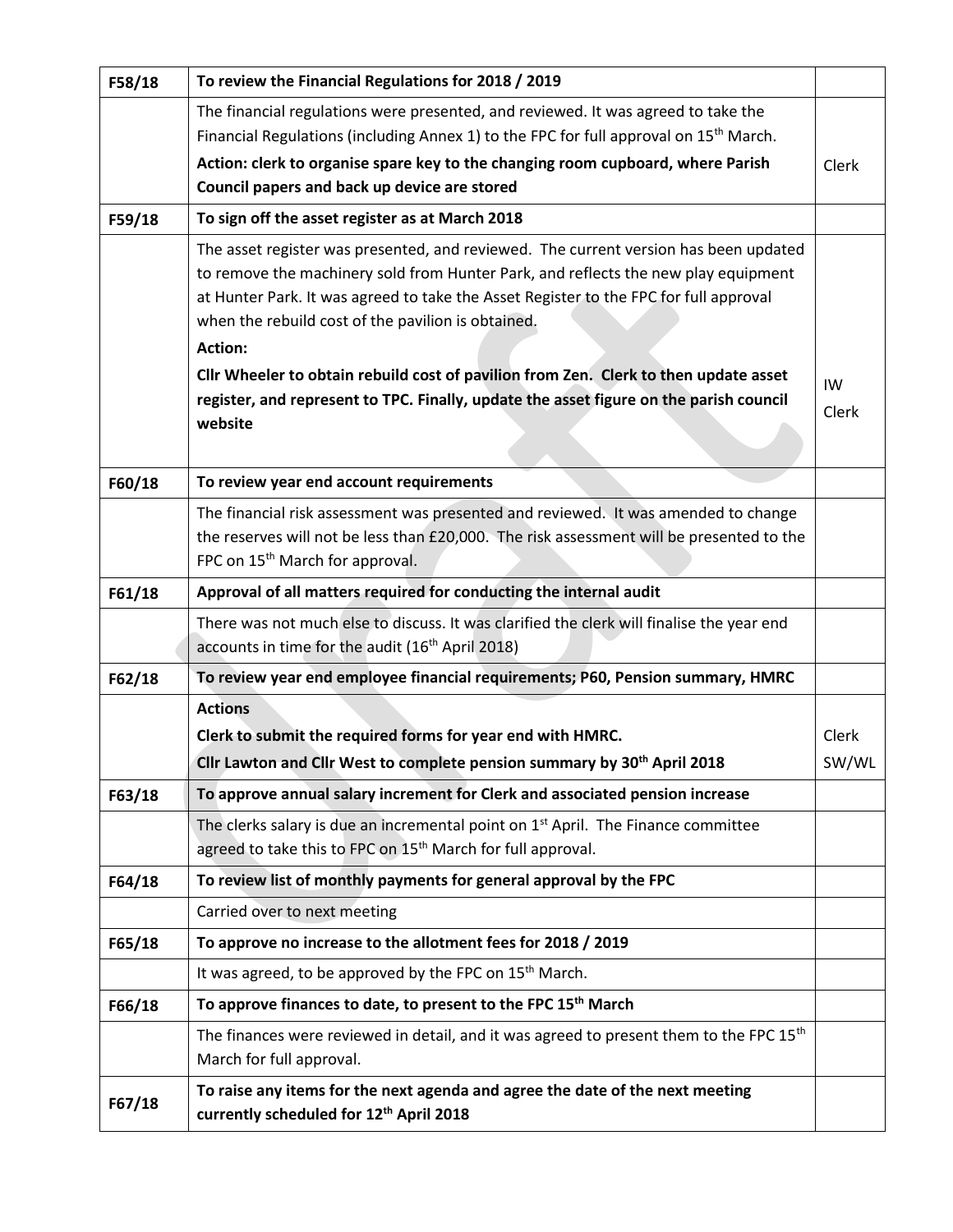| Clerk mentioned the Tennis Club at Hunter Park have applied for a S137 between £6k       |  |
|------------------------------------------------------------------------------------------|--|
| and £10k. This is beyond the limit of S137 and is unbudgeted. The Tennis club have       |  |
| been invited to talk to the Parish Council in June, but this does not meet their time    |  |
| scales. Cllr Cook offered to put the tennis club in touch with other potential funding / |  |
| grants.                                                                                  |  |

Jo Nicholson - Clerk to the Parish Council – 15<sup>th</sup> March 2018

Contact: [twyfordclerk@gmail.com](mailto:twyfordclerk@gmail.com)